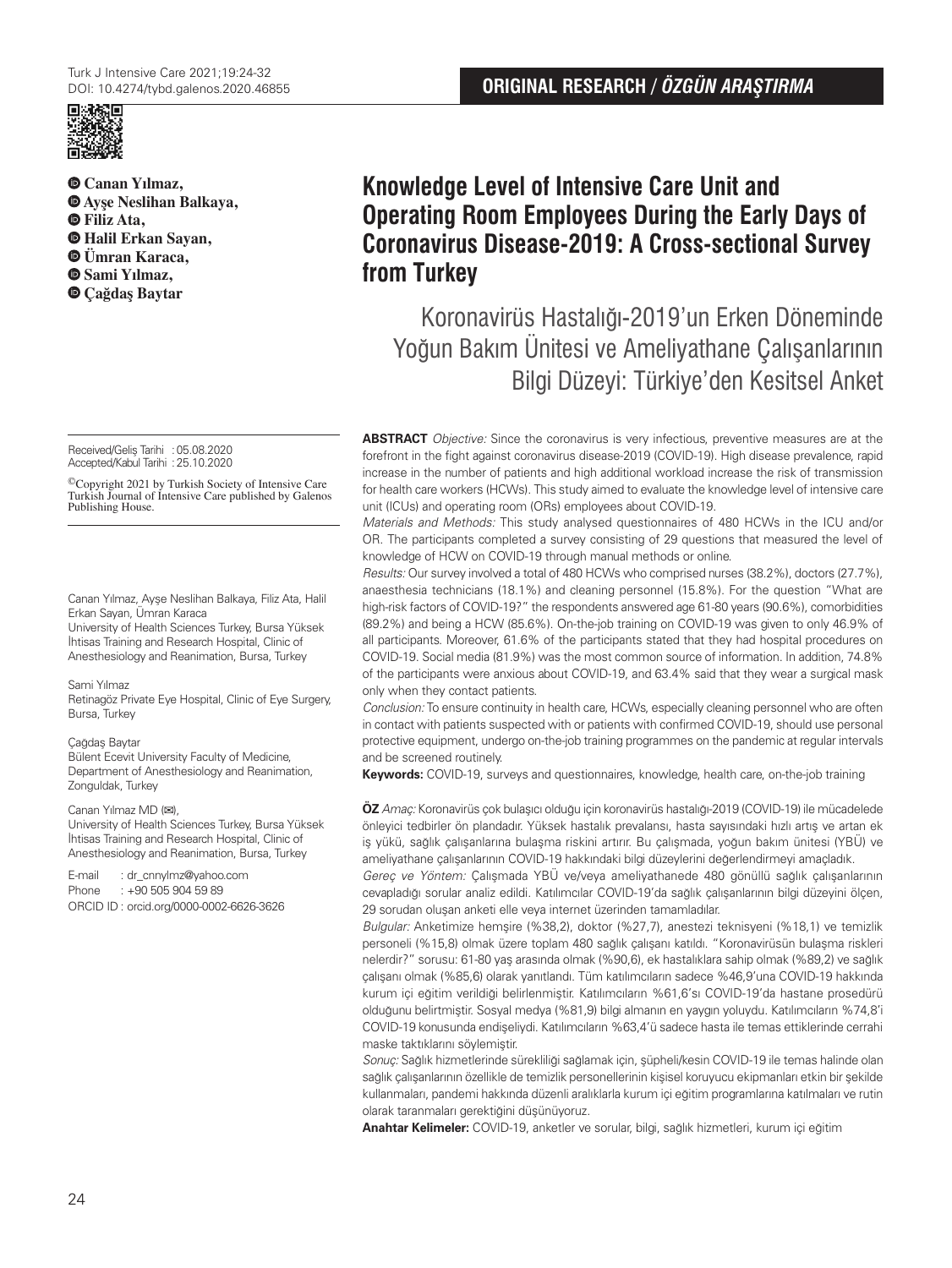# **Introduction**

Coronaviruses (CoVs) are a family of viruses that can cause simple colds and more serious infections (1,2). The World Health Organization (WHO) has declared coronavirus disease-2019 (COVID-19) infection as a pandemic because of increasing cases and mortality rates worldwide (3). In our country, the Ministry of Health has rapidly planned prevention and treatment protocols for COVID-19.

Hospitals, especially operating rooms (ORs) and intensive care units (ICUs), are areas with high contagious risk in terms of airway and patient contact. High disease prevalence, the rapid increase in the number of patients, and increased additional workload increase the risk of transmission for health care workers (HCWs). The fact that HCWs have insufficient awareness of COVID-19 prevention or have wrong information increases the risk of transmission (4). The literature reports that lack of information and misunderstandings among HCWs lead to delayed diagnosis, increased disease spread, and decreased infection control. Therefore, the levels of knowledge and education of HCWs play an important role in the effective control of pandemics (5,6).

The primary purpose of this study was to evaluate the knowledge level of ICU and OR employees of COVID-19. The secondary aim was to raise awareness among HCWs and to assist health authorities in the prevention of occupational exposure in combating COVID-19.

# **Materials and Methods**

This survey, which was approved by the Local Ethics Committee of the University of Health Sciences Turkey, Bursa Yüksek İhtisas Training and Research Hospital (decision no: 2011-KAEK-25 2020/03-17, date: 18.03.2020), began on March 21, 2020, and was completed in 15 days. Four hundred eighty three volunteer HCWs in the ICU and/ or OR were included in the study. Those who had worked in the OR or ICU for less than 3 months and those who did not speak Turkish were excluded. A questionnaire consisting of 29 questions, measuring the level of knowledge of HCWs on COVID-19, was completed by the participants by hand or via the internet (https://docs.google.com/forms/d/1Nk uykhg5XGsCL2oAWrVFGOWGATa6Rac1zv06Ou4YDXM/ edit). Informed consent forms were obtained before data collection by the researchers and were emailed to the participants of the study via the internet. Six questions of 29

are about demographic data and others are for measuring the level of knowledge of HCWs on COVID-19.

## Statistical Analysis

Data was analyzed using the IBM SPSS 21 Windows (Statistical Package for the Social Sciences, Armonk, NY, USA) program. While categorical variables are expressed as number and percentage, differences between groups were analyzed with the chi-square test. The results were evaluated within the 95% confidence interval and p<0.05 was considered significant. Post-hoc Tukey multiple comparison test was performed for comparisons of independent groups.

# **Results**

Three questionnaires were not included in the study because they were completed less than 25%. A total of 480 volunteer HCWs' questionnaires were analyzed statistically. Demographic data, methods for obtaining current information about COVID-19, and anxiety levels are given in Table 1. Only 46.9% of the respondents stated that they received training by their institutions and 61.6% stated that they had hospital procedures for COVID-19 (Table 1). The responses to the questions measuring the level of knowledge of the participants are given in Table 2. The most frequent answers in the questionnaire were droplets (93.1%) for the question "What are COVID-19 transmission routes?", respiratory failure (97.7%) for the question "What are the symptoms of COVID-19?", age 61-80 (90.6%) for the question "Who are the high-risk groups?", for 14 days following contact (63.9%) for the question "What is the time of infectiousness?", fever (96.9%) for the question "What symptoms should be suspected in COVID-19?". 63.4% of the participants preferred to wear a surgical mask only in contact with patients. "Endotracheal intubation should be performed by trained and experienced HCWs" was selected by 91.4% of participants.

According to professional titles, statistical analysis was done by dividing participants into five groups: Doctor (D), ICU nurse (IN), surgery nurse (SN), anesthesia technician (AT), and hospital cleaning personnel (CP). Group IN had significantly fewer years of work than group D, group SN, group AT ( $p < 0.001$ ), and group CP ( $p = 0.006$ ).

Wearing gloves was significantly less in group CP compared to group  $D$  (p=0.004) and group AT (p=0.004). Using a face shield was significantly lower in group CP than group D, group AT, and group IN (p<0.001). The use of N95/97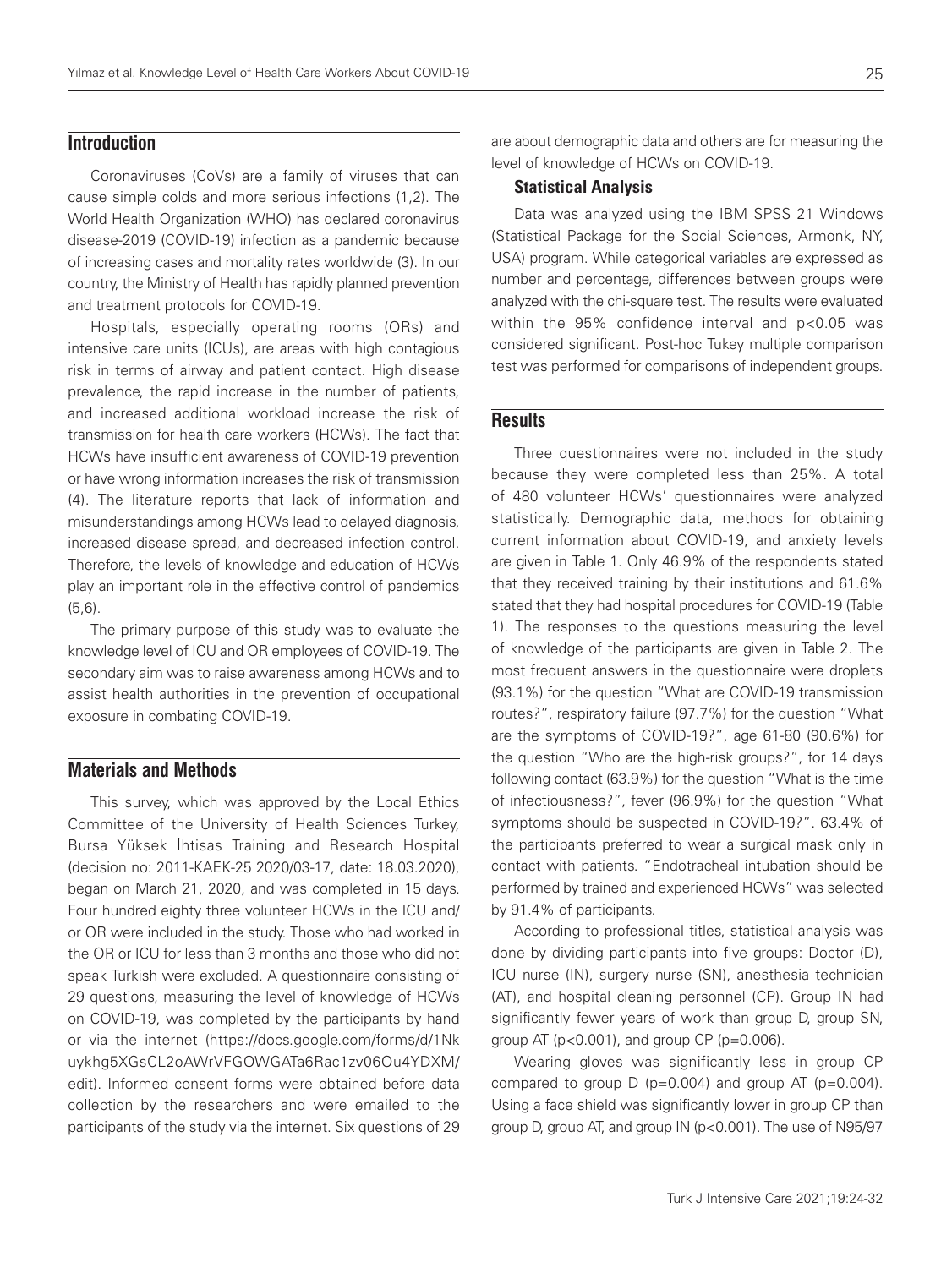| Table 1. Demographic data            |            |  |  |  |
|--------------------------------------|------------|--|--|--|
| Participation in the survey (n=480)  | n (%)      |  |  |  |
| Gender                               |            |  |  |  |
| Female                               | 292 (60.8) |  |  |  |
| Male                                 | 188 (39.2) |  |  |  |
| Age                                  |            |  |  |  |
| 21-30                                | 202 (42.1) |  |  |  |
| 31-40                                | 141 (29.4) |  |  |  |
| 41-50                                | 110 (22.9) |  |  |  |
| 51-60                                | 24(5.0)    |  |  |  |
| >60                                  | 3(0.6)     |  |  |  |
| <b>Working years</b>                 |            |  |  |  |
| $1 - 5$                              | 151 (31.9) |  |  |  |
| $6 - 10$                             | 111 (23.5) |  |  |  |
| $11 - 15$                            | 78 (16.5)  |  |  |  |
| $16 - 20$                            | 61 (12.9)  |  |  |  |
| >20                                  | 72 (15.2)  |  |  |  |
| <b>Profession</b>                    |            |  |  |  |
| Doctor                               | 133 (27.7) |  |  |  |
| Surgery nurse                        | 49 (10.2)  |  |  |  |
| <b>ICU</b> nurse                     | 135 (28.1) |  |  |  |
| Anesthesia technician                | 87 (18.1)  |  |  |  |
| Cleaning personnel                   | 76 (15.8)  |  |  |  |
| <b>Institution</b>                   |            |  |  |  |
| University hospital                  | 29(6.0)    |  |  |  |
| Trainning and research hospital      | 341 (71.0) |  |  |  |
| City/public hospital                 | 84 (17.5)  |  |  |  |
| Private hospital                     | 26 (5.4)   |  |  |  |
| <b>Study unit</b>                    |            |  |  |  |
| General ICU                          | 96 (20.0)  |  |  |  |
| OR                                   | 197 (41.0) |  |  |  |
| Together with general ICU and OR     | 81 (16.9)  |  |  |  |
| Other ICU                            | 106 (21.1) |  |  |  |
| On-the-job trainning                 | 225 (46.9) |  |  |  |
| <b>Hospital procedure</b>            | 282 (61.6) |  |  |  |
| Presence of negative pressure in ICU | 211 (48.0) |  |  |  |
| Presence of negative pressure in OR  | 165 (38.6) |  |  |  |
| Ways to get updated information      |            |  |  |  |
| Not following                        | 10(2.1)    |  |  |  |
| Social media                         | 393 (81.9) |  |  |  |
| Newspaper                            | 86 (17.9)  |  |  |  |
| Television                           | 375 (78.1) |  |  |  |
| Radio                                | 74 (15.4)  |  |  |  |
| People around                        | 150 (31.3) |  |  |  |
| Orginal articles                     | 140 (29.2) |  |  |  |

| <b>Table 1. Continued</b>                                           |            |  |  |  |  |  |
|---------------------------------------------------------------------|------------|--|--|--|--|--|
| Participation in the survey (n=480)                                 | n (%)      |  |  |  |  |  |
| <b>Anxiety level</b>                                                |            |  |  |  |  |  |
| None                                                                | 4(0.8)     |  |  |  |  |  |
| Mild                                                                | 117 (24.4) |  |  |  |  |  |
| Moderate                                                            | 177 (36.9) |  |  |  |  |  |
| Severe                                                              | 182 (37.9) |  |  |  |  |  |
| ICU: Intensive care unit, OR: Operating room                        |            |  |  |  |  |  |
|                                                                     |            |  |  |  |  |  |
| Table 2. Questions and answers related to the level of<br>knowledge |            |  |  |  |  |  |
| Participation in the survey (n=480)                                 | Yes, n (%) |  |  |  |  |  |
| What are the transmission routes for COVID-19?                      |            |  |  |  |  |  |
| Droplet                                                             | 447 (93.1) |  |  |  |  |  |
| Respiratory                                                         | 387 (80.6) |  |  |  |  |  |
| Close contact                                                       | 392 (81.7) |  |  |  |  |  |
| Blood                                                               | 128 (26.7) |  |  |  |  |  |
| <b>Body fluids</b>                                                  | 236 (49.2) |  |  |  |  |  |
| Sexual contact                                                      | 131 (27.3) |  |  |  |  |  |
| What are the clinical conditions caused by COVID-19?                |            |  |  |  |  |  |
| Simple colds                                                        | 272 (56.7) |  |  |  |  |  |
| Respiratory failure                                                 | 469 (97.7) |  |  |  |  |  |
| Kidney failure                                                      | 164 (34.2) |  |  |  |  |  |
| Liver failure                                                       | 106 (22.1) |  |  |  |  |  |
| Neurological failure                                                | 102 (21.3) |  |  |  |  |  |
| Gastrointestinal system dysfunction                                 | 126 (26.3) |  |  |  |  |  |
| Who are the high-risk groups in COVID-19?                           |            |  |  |  |  |  |
| Healthcare workers                                                  | 411 (85.6) |  |  |  |  |  |
| <11 age                                                             | 33(6.9)    |  |  |  |  |  |
| 11-20 ages                                                          | 27(5.6)    |  |  |  |  |  |
| 21-40 ages                                                          | 64 (13.3)  |  |  |  |  |  |
| 41-60 ages                                                          | 136 (28.3) |  |  |  |  |  |
| 61-80 ages                                                          | 435 (90.6) |  |  |  |  |  |
| >80 age                                                             | 417 (86.9) |  |  |  |  |  |
| Comorbidities                                                       | 428 (89.2) |  |  |  |  |  |
| Being abroad                                                        | 390 (81.3) |  |  |  |  |  |
| Contact with a person who was abroad                                | 375 (78.1) |  |  |  |  |  |
| When is COVID-19 infectious?                                        |            |  |  |  |  |  |
| One week previous                                                   | 163 (34.2) |  |  |  |  |  |
| 1-2 days previous                                                   | 130 (27.3) |  |  |  |  |  |
| For one week                                                        | 67 (14.1)  |  |  |  |  |  |
| For 14 days                                                         | 304 (63.9) |  |  |  |  |  |
| For 1 month                                                         | 78 (16.4)  |  |  |  |  |  |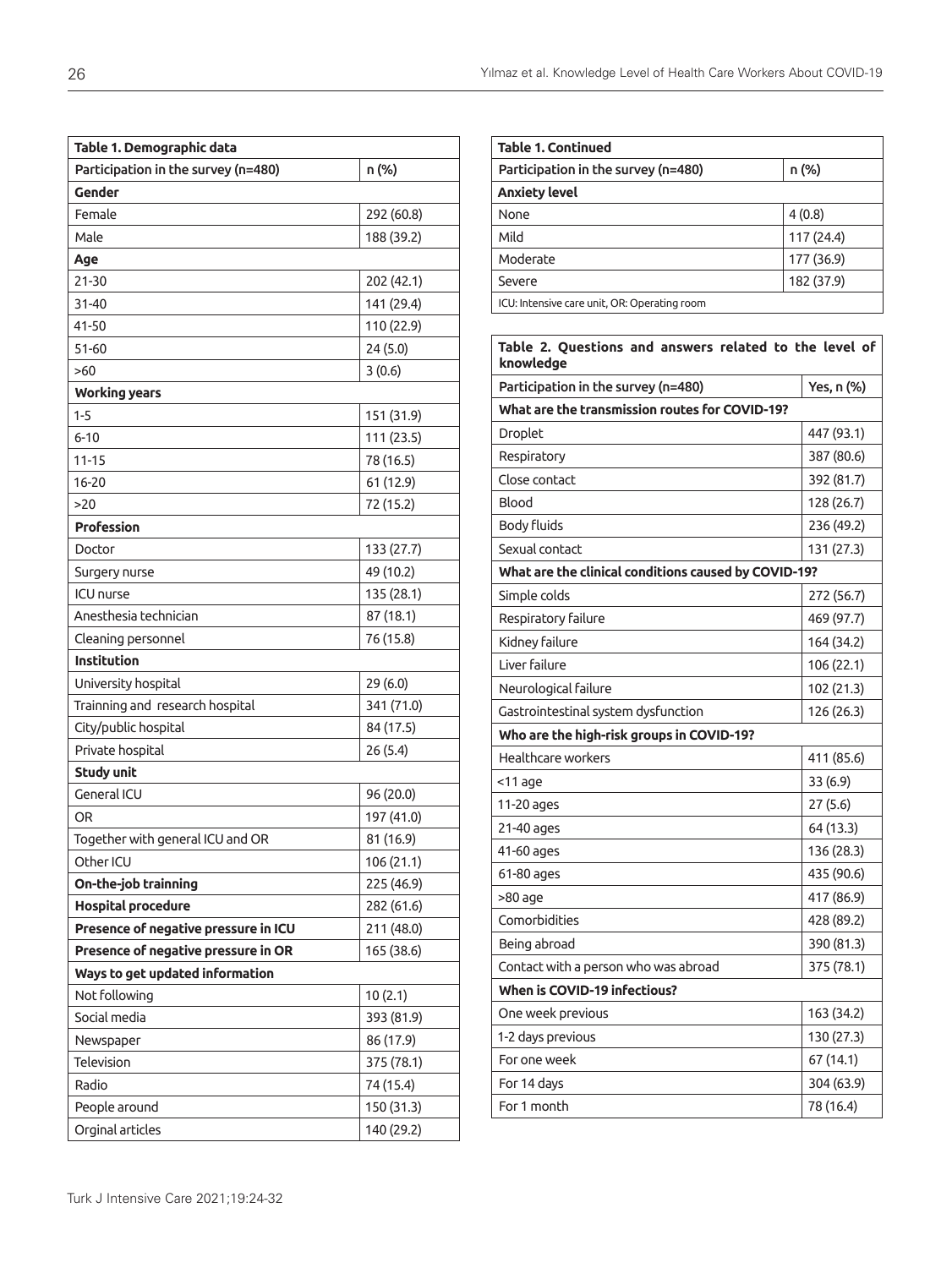| v   |  |
|-----|--|
| . . |  |

| <b>Table 2. Continued</b>                                                                  |            |  |  |  |  |
|--------------------------------------------------------------------------------------------|------------|--|--|--|--|
| Participation in the survey (n=480)                                                        | Yes, n (%) |  |  |  |  |
| How long does COVID-19 stay in the environment?                                            |            |  |  |  |  |
| Does not survive                                                                           | 23(4.8)    |  |  |  |  |
| A few minutes                                                                              | 11(2.3)    |  |  |  |  |
| A few hours                                                                                | 108 (22.6) |  |  |  |  |
| 1 day-1 week                                                                               | 142 (29.7) |  |  |  |  |
| Unknown                                                                                    | 176 (36.8) |  |  |  |  |
| Variable according to the environment                                                      | 315 (68.3) |  |  |  |  |
| What are the suspected symptoms and conditions for COVID-19?                               |            |  |  |  |  |
| Cough                                                                                      | 446 (92.9) |  |  |  |  |
| Fever                                                                                      | 458 (96.9) |  |  |  |  |
| Weakness                                                                                   | 349 (72.7) |  |  |  |  |
| Respiratory distress                                                                       | 452 (94.2) |  |  |  |  |
| Diarrhea                                                                                   | 203 (42.3) |  |  |  |  |
| Nausea/vomiting                                                                            | 169 (35.2) |  |  |  |  |
| Cannot be explained by any other clinical situation                                        | 179 (37.3) |  |  |  |  |
| Being abroad                                                                               | 426 (88.8) |  |  |  |  |
| Close contact with the patient                                                             | 424 (88.3) |  |  |  |  |
| Worsening of the clinical situation                                                        | 280 (58.3) |  |  |  |  |
| Does the presence of another respiratory infection<br>eliminate the suspicion of COVID-19? | 39(8.1)    |  |  |  |  |
| Where is a COVID-19 sample taken from?                                                     |            |  |  |  |  |
| Mouth                                                                                      | 332 (70.5) |  |  |  |  |
| Nose                                                                                       | 329 (69.9) |  |  |  |  |
| Sputum                                                                                     | 252 (53.5) |  |  |  |  |
| Tracheal aspirates                                                                         | 254 (53.9) |  |  |  |  |
| Bronchoalveolar lavage                                                                     | 138 (29.3) |  |  |  |  |
| Blood                                                                                      | 173 (36.7) |  |  |  |  |
| Urine                                                                                      | 36(7.6)    |  |  |  |  |
| When should a surgical mask be worn in hospital?                                           |            |  |  |  |  |
| All time                                                                                   | 164 (34.2) |  |  |  |  |
| In contact with patients                                                                   | 305 (63.4) |  |  |  |  |
| Never                                                                                      | 12(2.5)    |  |  |  |  |
| Contionusly since the pandemic started                                                     | 123 (25.6) |  |  |  |  |
| Which should be used for PPE and disinfection for COVID-19?                                |            |  |  |  |  |
| Surgical mask                                                                              | 241 (50.2) |  |  |  |  |
| Gloves                                                                                     | 456 (95.0) |  |  |  |  |
| Faceshield                                                                                 | 405 (84.4) |  |  |  |  |
| N95/99 mask                                                                                | 440 (91.7) |  |  |  |  |
| Liquid soap                                                                                | 290 (60.4) |  |  |  |  |
| Alcohol based hand disinfectant                                                            | 378 (78.8) |  |  |  |  |
| 1:10 dilution sodium hypochlorite                                                          | 140 (29.2) |  |  |  |  |
| Apron                                                                                      | 414 (86.3) |  |  |  |  |

| <b>Table 2. Continued</b>                                                                                             |            |
|-----------------------------------------------------------------------------------------------------------------------|------------|
| Should any preventive action be taken for a<br>person who has been in close contact with a<br>possible COVID-19 case? | 434 (90.4) |
| Should people who are in close contact with a<br>definitive COVID-19 case be followed up at home<br>for 14 days?      | 421 (87.7) |
| When should PPE be worn in COVID-19?                                                                                  |            |
| Close contact with a patient's body fluids and<br>secretions                                                          | 434 (90.6) |
| Contact with a patient closer than 1 meter                                                                            | 389 (81.0) |
| Being in the same room with a patient for more<br>than 15 minutes                                                     | 330 (68.8) |
| Accompanying the transport of suspicious cases                                                                        | 404 (84.2) |
| What should be the procedure with medical equipment to be<br>used for a COVID-19 positive patient?                    |            |
| Should not be used in common                                                                                          | 435 (90.6) |
| Should not be taken out of the room                                                                                   | 413 (86.0) |
| If it is to be taken out of the room, it must be<br>disinfected                                                       | 378 (78.9) |
| How should endotracheal intubation be performed?                                                                      |            |
| It should be done by educated and experienced<br>people                                                               | 352 (91.4) |
| Rapid serial intubation should be done                                                                                | 299 (77.5) |
| Positive pressure should be ventilated after the cuff<br>is inflated                                                  | 250 (64.8) |
| Closed suction system should be used                                                                                  | 294 (76.2) |
| Non-invasive ventilation should be avoided when<br>secretions can't be controlled                                     | 251 (65.0) |
| Balloon mask ventilation should not be used if<br>possible                                                            | 193 (50.0) |
| PPE: Personal protective equipment, COVID-19: Coronavirus disease-2019                                                |            |

masks was significantly less in group CP compared to group D (p=0.010), group IN (p=0.004), group SN (p=0.001), and AT (p<0.001). Apron/overall use was significantly lower in group CP than group D, group IN, group SN, and group AT (p<0.001, p<0.001, p=0.029, p=0.001, respectively). The use of liquid soap was significantly lower in group AT compared to group IN (p=0.056, Table 3).

Questions on endotracheal intubation were asked to the four groups except group CP (Table 4). "Should endotracheal intubation be done by educated and experienced people?" was answered correctly by group D (group SN p<0.001, group IN p=0.001), and group AT (group SN p=0.001, group IN p=0.015). "Should rapid serial intubation be performed?" was more correctly replied by group D (group SN p<0.001, group IN p=0.028), by group AT (group SN p<0.001, group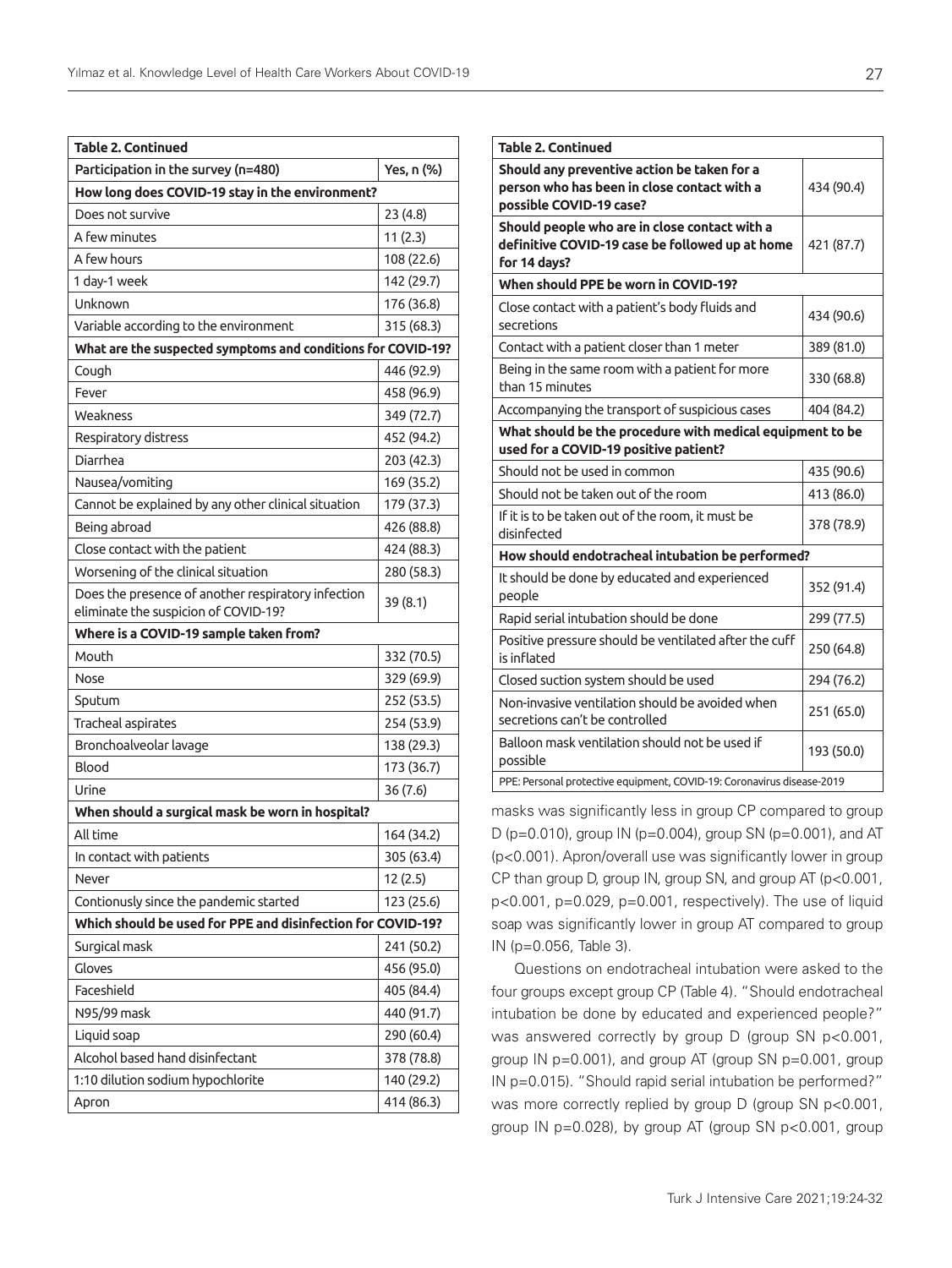IN  $p=0.035$ ), and by group IN (group SN  $p<0.001$ ). Group D responded correctly to the question "Should positive pressure ventilation be initiated after inflation of the cuff?" compared to the other groups (group SN p<0.001, group IN  $p=0.001$ , group AT  $p=0.004$ ). There was a significant difference between group D and the other groups (group SN p<0.001, group IN p<0.001, and group AT p=0.001) to the question "Should a closed system aspiration system be used?". For the question "Should non-invasive ventilation be avoided in cases where secretions cannot be controlled?", group D answered significantly more correctly compared to group SN and group IN (p<0.001), and group SN had significantly less accurate answers (group AT p<0.001, and group IN p=0.012). Group D and group AT gave correct answer to the question "Should balloon mask ventilation be used if possible?" compared to the other groups (p<0.001).

It was observed that group IN received significantly more on-the-job training than the other groups. Among the ways of obtaining up to date information about COVID-19, social media follow-up was found to be significantly higher in group IN than in group CP (p=0.012). Compared to group D, the other groups were significantly higher in obtaining information from television. In follow-up from orginal articles, group D was significantly higher than the other groups (p<0.001, Table 5).

# **Discussion**

To best of our knowledge, this is the first study that has thoroughly assessed the knowledge of HCWs on COVID-19, in Turkey. In our country, the first case of COVID-19 was seen on March 11, 2020, and the first death occurred on March 17, 2020. On March 21, 2020, the total number of cases was 947 and the total number of people who died was 21. On April 5, 2020, the total number of cases was 27,069 and the number of people who lost their lives was 574. At the beginning of April, the number of patients who died daily ranged from 60 to 100. We performed this survey during the early stage of COVID-19, 10 days after the first case was seen in Turkey. The biggest problem in the pandemic

| Table 3. Distribution of the use of personal protective equipment and disinfection material for coronavirus disease-2019 by groups |                 |                         |                         |                         |                         |         |  |
|------------------------------------------------------------------------------------------------------------------------------------|-----------------|-------------------------|-------------------------|-------------------------|-------------------------|---------|--|
|                                                                                                                                    | Grup D<br>n (%) | <b>Grup IN</b><br>n (%) | <b>Grup SN</b><br>n (%) | <b>Grup AT</b><br>n (%) | <b>Grup CP</b><br>n (%) | p       |  |
| Surgical mask                                                                                                                      | 72 (54.1)       | 68 (50.4)               | 24 (49.0)               | 44 (50.6)               | 33 (43.4)               | 0.689   |  |
| <b>Gloves</b>                                                                                                                      | 130 (97.7)      | 128 (94.8)              | 46 (93.9)               | 86 (98.9)               | 66 (86.8)               | 0.004   |  |
| <b>Face shield</b>                                                                                                                 | 123 (92.4)      | 116 (85.9)              | 38 (77.6)               | 79 (90.8)               | 49 (64.4)               | < 0.001 |  |
| N95/99 mask                                                                                                                        | 122 (91.7)      | 125 (92.6)              | 48 (98.0)               | 85 (97.7)               | 60 (78.9)               | < 0.001 |  |
| Liquid soap                                                                                                                        | 83 (62.4)       | 91(67.4)                | 34 (69.4)               | 43 (49.4)               | 39 (51.3)               | 0.020   |  |
| Alcohol based hand disinfected                                                                                                     | 106 (79.7)      | 109 (80.7)              | 42 (85.7)               | 69 (79.3)               | 52 (68.4)               | 0.154   |  |
| 1:10 dilution sodium hypochlorite                                                                                                  | 47 (35.3)       | 36(26.7)                | 16(32.7)                | 22(25.3)                | 19 (25.0)               | 0.352   |  |
| Apron                                                                                                                              | 125 (94.0)      | 123(91.1)               | 41 (83.7)               | 75 (86.2)               | 50 (65.8)               | < 0.001 |  |
| COVID-19: Coronavirus disease-2019, D: Doctor, SN: Surgery nurse, AT: Anesthesia technician, CP: Cleaning personnel, IN: ICU nurse |                 |                         |                         |                         |                         |         |  |

| Table 4. Approach for endotracheal intubation according to groups                                                             |                 |                         |                         |                         |                         |         |  |
|-------------------------------------------------------------------------------------------------------------------------------|-----------------|-------------------------|-------------------------|-------------------------|-------------------------|---------|--|
|                                                                                                                               | Grup D<br>n (%) | <b>Grup IN</b><br>n (%) | <b>Grup SN</b><br>n (%) | <b>Grup AT</b><br>n (%) | <b>Grup CP</b><br>n (%) | P       |  |
| <b>Trained and experienced people</b>                                                                                         | 129 (98.5)      | 103 (85.1)              | 36 (78.3)               | 84 (96.6)               |                         | < 0.001 |  |
| <b>Fast serial intubation</b>                                                                                                 | 116 (88.5)      | 92 (75.4)               | 13(28.3)                | 78 (89.7)               |                         | < 0.001 |  |
| Positive pressure ventilation with cuff being<br>inflated                                                                     | 107 (81.7)      | 73 (59.8)               | 18 (39.1)               | 52 (59.8)               |                         | < 0.001 |  |
| Using closed suction system                                                                                                   | 123 (93.9)      | 88 (72.1)               | 19 (41.3)               | 64 (73.6)               |                         | < 0.001 |  |
| Avoiding NIV when secretions cannot be<br>controlled                                                                          | 110 (84.0)      | 66 (54.1)               | 14 (30.4)               | 61(70.1)                |                         | < 0.001 |  |
| Do not ventilate with balloon mask if possible                                                                                | 91(69.5)        | 42 (34.4)               | 7(15.2)                 | 53 (60.9)               |                         | < 0.001 |  |
| D: Doctor, SN: Surgery nurse, AT: Anesthesia technician, CP: Cleaning personnel, NIV: Non-invasive ventilation, IN: ICU nurse |                 |                         |                         |                         |                         |         |  |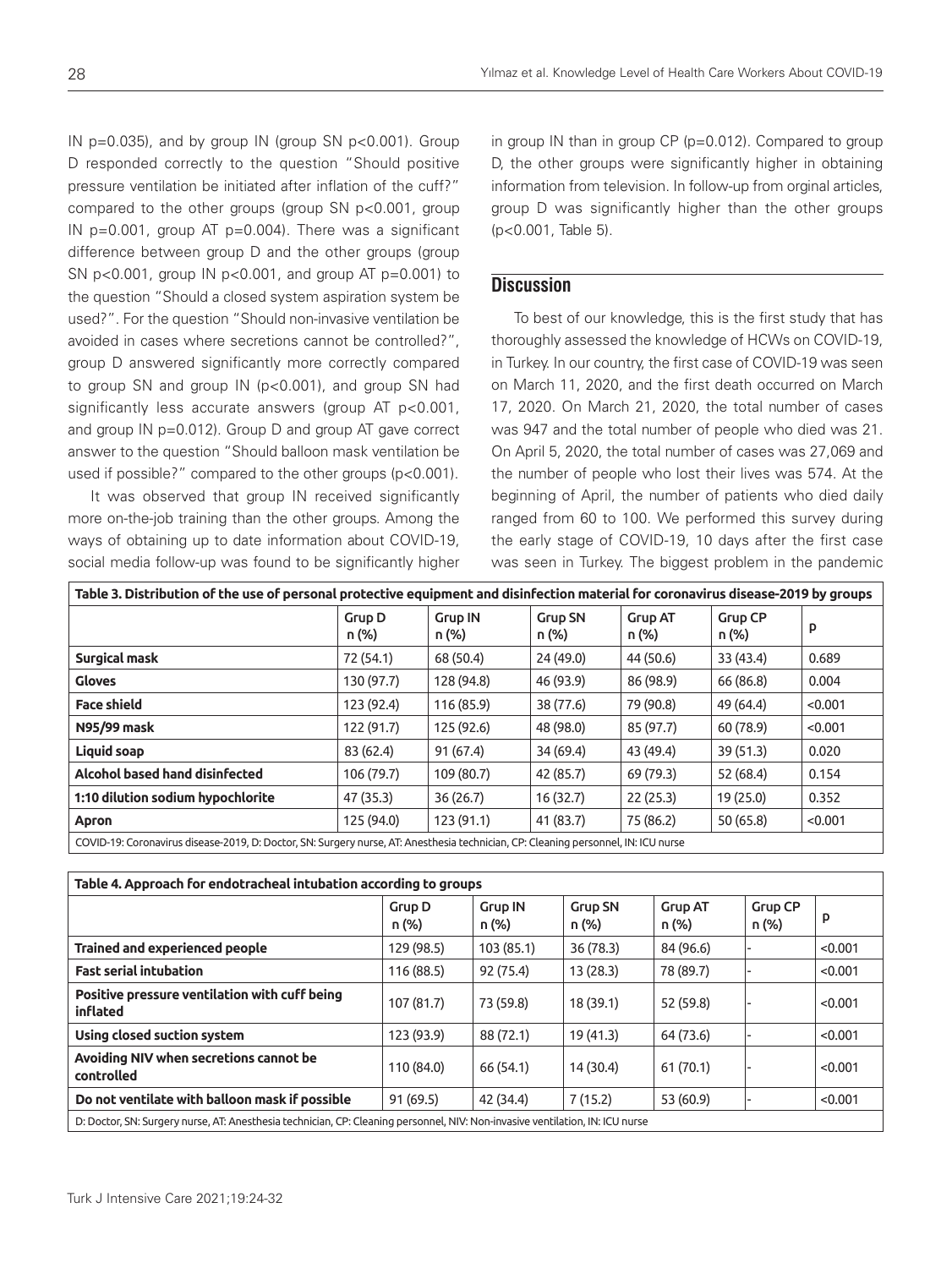| Table 5. Ways of obtaining information, on-the-job training, and anxiety level distribution by groups |                 |                         |                         |                         |                  |         |  |
|-------------------------------------------------------------------------------------------------------|-----------------|-------------------------|-------------------------|-------------------------|------------------|---------|--|
|                                                                                                       | Grup D<br>n (%) | <b>Grup IN</b><br>n (%) | <b>Grup SN</b><br>n (%) | <b>Grup AT</b><br>n (%) | Grup CP<br>n (%) | p       |  |
| On-the-job training                                                                                   | 54 (40.6)       | 87 (64.4)               | 19 (38.7)               | 40 (45.9)               | 25 (32.8)        | < 0.001 |  |
| <b>Obtaining information</b>                                                                          |                 |                         |                         |                         |                  |         |  |
| Social media                                                                                          | 106 (79.6)      | 118 (87.4)              | 42 (85.7)               | 74 (85.0)               | 53 (69.7)        | 0.019   |  |
| Newspaper                                                                                             | 26(19.5)        | 26(19.3)                | 10(20.4)                | 13 (14.9)               | 11(14.4)         | 0.782   |  |
| Television                                                                                            | 82 (61.6)       | 110 (81.5)              | 43 (87.7)               | 73 (83.9)               | 67 (88.1)        | < 0.001 |  |
| Radio                                                                                                 | 18 (13.53)      | 16 (11.9)               | 11(22.4)                | 12 (13.7)               | 17 (22.3)        | 0.163   |  |
| People around                                                                                         | 45 (33.8)       | 48 (35.6)               | 19 (38.7)               | 21 (24.1)               | 17 (22.3)        | 0.103   |  |
| Orginal articles                                                                                      | 68 (51.1)       | 32 (25.0)               | 10 (20.4)               | 23 (26.4)               | 7(9.2)           | < 0.001 |  |
| Not follow                                                                                            | 5(3.7)          | 2(1.5)                  | 0(0)                    | 2(2.2)                  | 1(1.3)           | 0.501   |  |
| <b>Anxiety level</b>                                                                                  |                 |                         |                         |                         |                  |         |  |
| None                                                                                                  | 2(1.5)          | 1(0.7)                  | 0(0)                    | 0(0)                    | 1(1.3)           | 0.603   |  |
| Mild                                                                                                  | 31(23.3)        | 37 (27.4)               | 10 (20.4)               | 18 (20.7)               | 21(27.6)         |         |  |
| Moderate                                                                                              | 52 (39.1)       | 53 (39.3)               | 13 (26.5)               | 33 (37.9)               | 26 (34.2)        |         |  |
| Severe                                                                                                | 48 (36.1)       | 44 (32.6)               | 26(53.1)                | 36 (41.4)               | 28(36.8)         |         |  |
| D: Doctor, SN: Surgery nurse, AT: Anesthesia technician, CP: Cleaning personnel, IN: ICU nurse        |                 |                         |                         |                         |                  |         |  |

all over the world is that the health sector and professionals are unprepared, not having enough knowledge on the new CoV. A high incidence of CoV transmission in HCW has been observed in the world due to the lack of personal protective equipment (PPE) and information, and some HCW cases have been fatal. 3.8% of COVID-19 cases in China are HCW (4). The late start of COVID-19 cases in Turkey has been a significant advantage for providing PPE to the health care sector compared to China and some European countries.

COVID-19 has no specific symptoms or clinical course that can be distinguished from other viral respiratory infections. In one study, 138 patients with an average age of 56 had fever (99%), dry cough (59%), fatigue (70%), and nauseavomiting (10%) (7). While the WHO has described the most common symptoms as fever, fatigue, and dry cough, other symptoms include dyspnea, muscle pain, sore throat, and diarrhea (8). In our survey, fever (96.9%), respiratory distress (94.2%), and cough (92.9%) were answered as the most common symptoms, showing us that the participants had sufficient knowledge on symptoms of COVID-19.

Although the contamination time is not known exactly for COVID-19, which is transmitted from person to person, the first days of the disease are considered to be riskier in terms of contamination (9). In the report published by the WHO on February 19, it was declared that the average incubation period was 4-5 days, but extends up to 14 days (10). In our survey, most of the participants (78%) preferred the answer "during the first 1-2 weeks" for the contagious period of the disease. The CoV can remain alive for different periods on various surfaces in the external environment and is mainly transmitted through the mucous membrane after contact with droplets that infected people scatter on surfaces (11,12). 68.3% of the participants in our survey responded that the CoV survival time varies according to the environment. Although COVID-19 is seen in all age groups, it has been shown that especially older adults are more sensitive and that the severity of the disease is related to age (13). It is known that comorbidities such as hypertension, diabetes, and cardiovascular disease increase the severity of the disease, as well as the rate of fatality (14). In our survey, 61-80 years (90.6%), presence of additional diseases (89.2%), and being HCW (85.6%) were stated as being at high risk for COVID-19. Our government, with quick decisions about health policy, has decided not to employ high-risk HCWs who have comorbidities. In our survey, over 68% of participants responded correctly to questions about the infectiousness of the new CoV, showing that COVID-19 preparation was well planned in the early period of the pandemic in Turkey.

It is important for HCWs to quickly access accurate information throughout the pandemic. Depending on the advancement of technology, it is very easy to access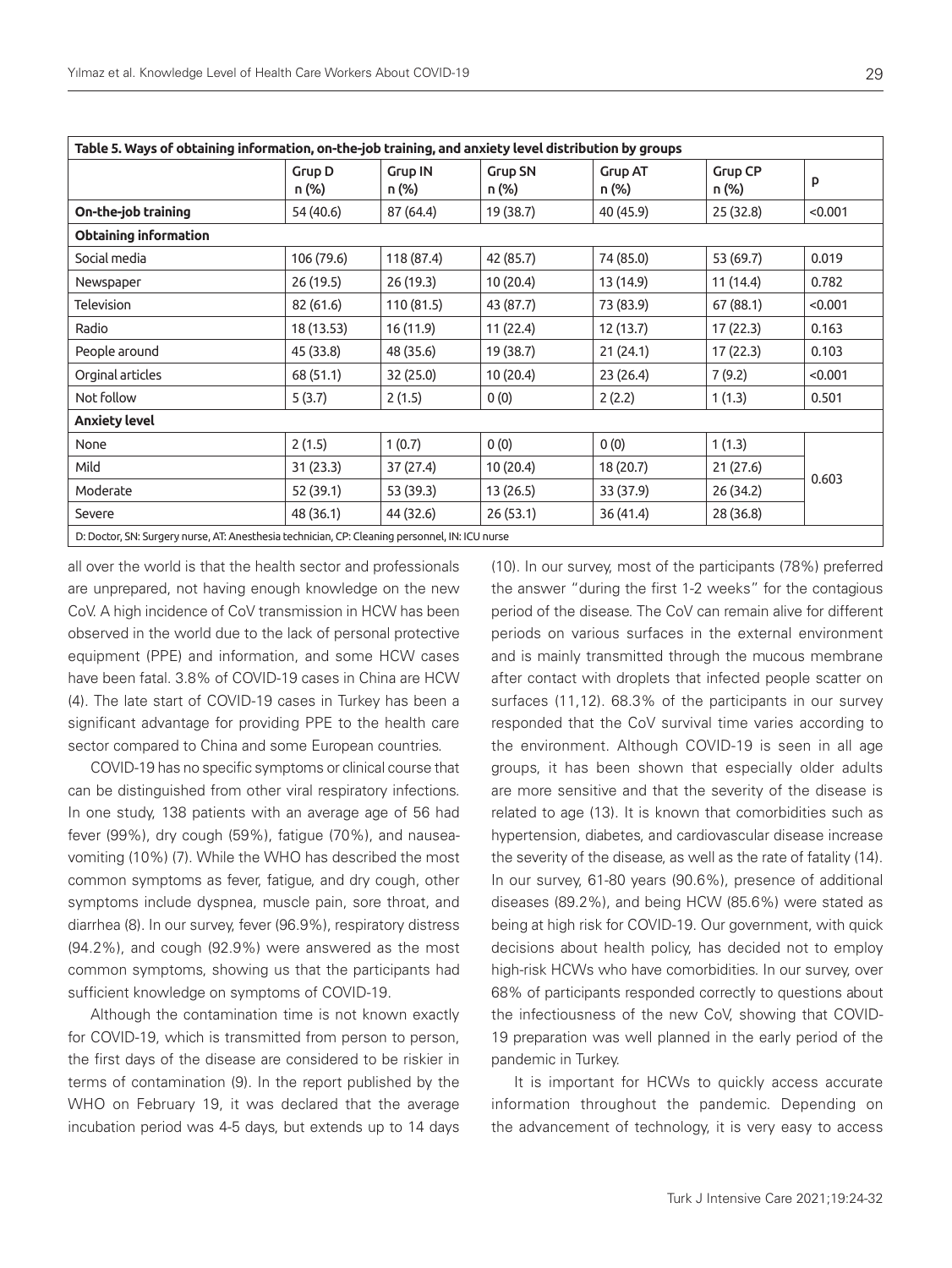information in our era, but the reliability of information sources is controversial. Studies reported that social media as the main source of information was used by participant HCW (15,16). In our survey, 81.9% of the participants reached information on social media, while only 29.2% benefited from current orginal articles. Among the reasons for following-up less orginal articles, which are the more scientific and reliable way to access correct information, are the fact that the articles are in a foreign language.

Saqlain et al. (15) recommended that the government start well-planned training programs to increase the knowledge of all HCWs in the effective control of COVID-19. In Turkey, associations have produced online education programs and the health ministry has published a guide for COVID-19. A cross-sectional another survey analyzed a total of 1,357 HCW's knowledge, practices, and attitudes regarding COVID-19. Authors' suggestion that training regarding protection from CoV should be organized according to work experience, and educational attainment. To reduce the risk of infection among HCW, education should be implemented protection from exposure to the virus (3). Hospitals should also provide up-to-date and accurate information with on-the job training to protect HCWs from COVID-19, and standard prevention and infection control procedures should be determined, especially for high-risk units (COVID positive service, emergency service, ICU and OR, etc.). In our study, 46.9% of the respondents stated that they received on-the job training and 61.6% of the respondents stated that they have a procedure for COVID-19 in their hospitals. These rates are less than expected. It is an indication that chaos may occur with the first case of COVID-19 and therefore the risk of transmission to HCW will increase. In our survey, intensive care nurses received more on-the-job training on COVID-19 than other HCWs, but there was no difference in using PPE. However, it was determined that ICU and OR CP use PPE less than other groups. The reason why INs do not have a significant difference in questions evaluating the level of knowledge compared to other groups may be attributed to fewer years of work and experience in healthcare. It was observed that not all health workers were reached if the onthe-job training was given only once. To protect HCW from contamination in pandemics, the frequency of on-the-job training should be increased and it should provide correct information to all HCWs by updating training programs.

Since the CoV is very infectious, it is important to maintain social distance, pay attention to hand hygiene and

wear a mask (17,18). N95/N97 filtration masks are used in high-risk airway intervention with higher exposure to aerosol spread such as intubation, percutaneous tracheostomy, and bronchoscopy. Many organizations, including the WHO, and European Center for Disease Control report that the types of equipment should consist of N95/97 filtration masks, glasses, apron/overalls, and double gloves for COVID-19 (19- 21). However, 63.4% of the HCWs who participated in our survey stated that they preferred to wear a surgical mask only when they had contact with a patient. It has been determined that ICU and OR CP used PPE significantly less than other HCWs. A significant proportion of patients are asymptomatic in the perioperative period. It isn't possible to determine infection precisely because of the low sensitivity of laboratory tests and defects in sampling techniques. It is recommended to have 3 min preoxygenation before intubation, avoid balloon-mask positive pressure ventilation, rapid-serial intubation, and not have contact with respiratory secretions as much as possible (22). In our survey, Ds and ATs, who are more experienced in airway management, gave more appropriate answers to the recommendations of the Ministry of Health. As a result, all members of the anesthesia team fighting at the front line of COVID-19 must use PPE, especially high-risk airway interventions with higher exposure to aerosol spread (23).

Similar to other countries, in our country the anxiety associated with the uncertainty of COVID-19 is increased by the fact that the issue is handled all day in the media. "Infodemia", that is, the spread of wrong and unnecessary information besides correct information, and the high transmission and mortality rates of COVID-19, increase anxiety disorder among HCWs. In a survey conducted by Zhang et al. (3), over 85% of 1,357 HCW were afraid of self-infection with the virus. In our study, 74.8% of the participants said that they felt moderate or severe anxiety. As HCW often regard as increased risk of infection, they often worry about family transmission, especially involving family members who are elderly, immunosuppressive, or have chronic diseases (24). We believe that HCW's anxiety levels with COVID-19 will be reduced by feeling safe while providing health care if they can easily access correct information and have no problem with the supply of PPE.

In two studies similar to our study in China and Nepal, they investigated the knowledge and attitudes of healthcare workers in the early period of COVID-19 (3,25). A survey involved a total of 1,357 HCW who comprised nurses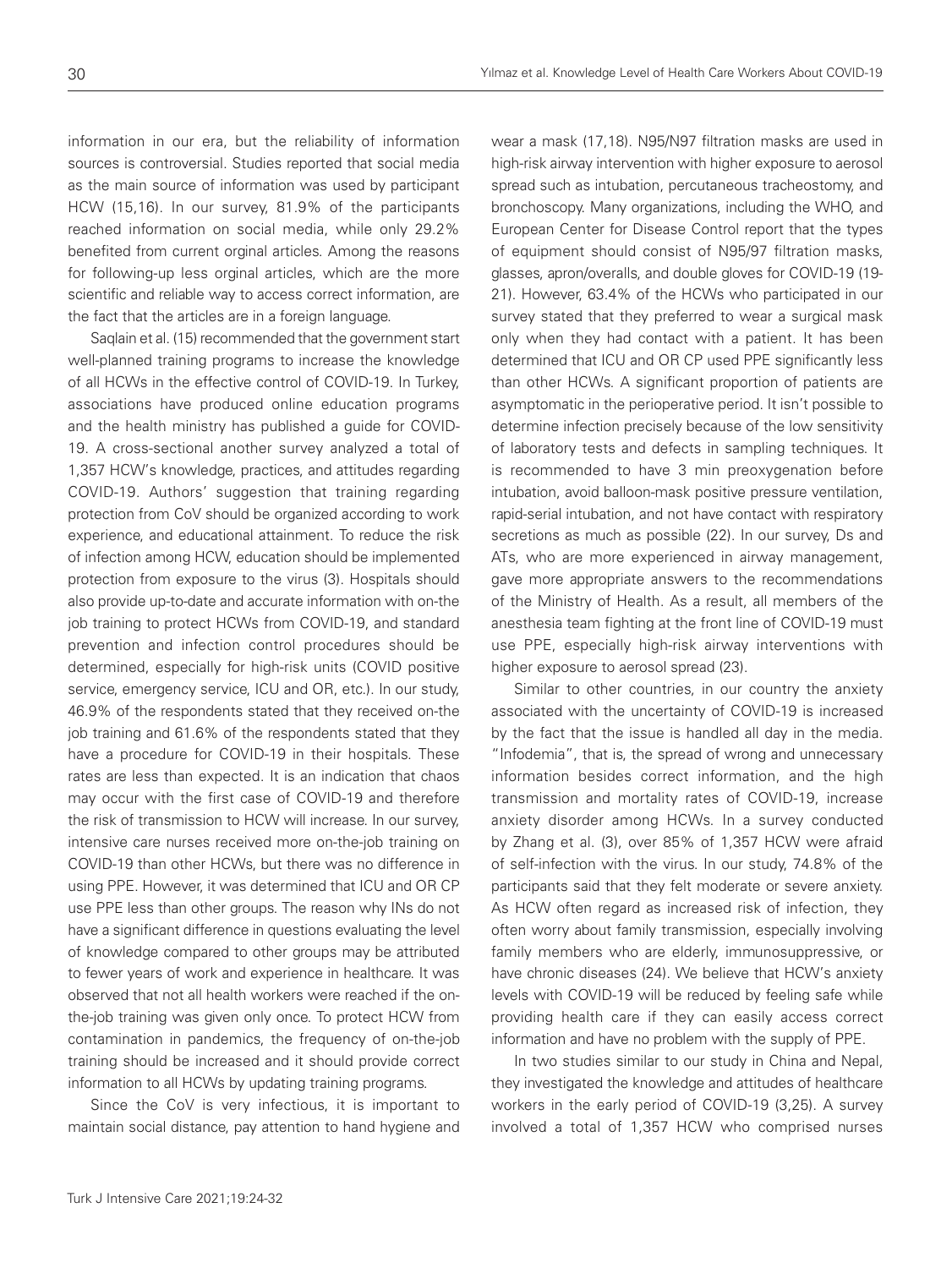(46.5%), Ds (36.5%), paramedics (17.0%) (3). In the other survey, a total of 353 responses was analyzed, out of which 47% were nurses, 28.9% were Ds, 11.6% were health assistants, 2% were certified medical assistants, and the remaining 10.5% were categorized as others (pharmacists, medical lab technologists, and medical microbiologists) (25). Our survey involved a total of 480 HCW who comprised nurses (38.2%), Ds (27.7%), ATs (18.1%), and ICU and OR CP (15.8%). In COVID-19, this study is the first to measure the knowledge level of hospital cleaning staff in the literature.

This study conducted by hand and online among HCWs during the period of the first cases reported in our country and we were unable to obtain later information from the participants. This was partly an online survey, responses mainly dependent on honesty and may have been subject to recall bias. A few number of participants and sample clustering might also limit the generalizability of the study.

# **Conclusion**

The COVID-19 pandemic continues with unknown effects in Turkey as well as all over the world. The fact that cases started in our country later than in China and some European countries could be significant advantages that the health care capacity has not been exceeded and the relatively young age structure of our population. In order to ensure continuity in health care, HCWs who are in contact with suspect/definitive COVID-19 should use PPEs effectively, have on-the-job training programs on the pandemic at regular intervals, and be screened routinely with polymerase chain reaction tests for diagnosis of CoV.

## **Ethics**

**Ethics Committee Approval:** The study were approved by the Local Ethics Committee of the University of Health Sciences Turkey, Bursa Yüksek İhtisas Training and Research Hospital (decision no: 2011-KAEK-25 2020/03-17, date: 18.03.2020).

Informed Consent: Informed consent forms were obtained before data collection by the researchers and were emailed to the participants of the study via the internet.

Peer-review: Externally peer-reviewed.

## Authorship Contributions

Concept: C.Y., A.N.B., Design: C.Y., A.N.B., Data Collection and Process: H.E.S., S.Y., Analysis or Interpretation: F.A., S.Y., Ç.B., Literature Search: A.N.B., H.E.S., Ü.K., Ç.B., Writing: C.Y., F.A., Ü.K., C.B.

**Conflict of Interest:** No conflict of interest was declared by the authors.

Financial Disclosure: The authors declared that this study received no financial support.